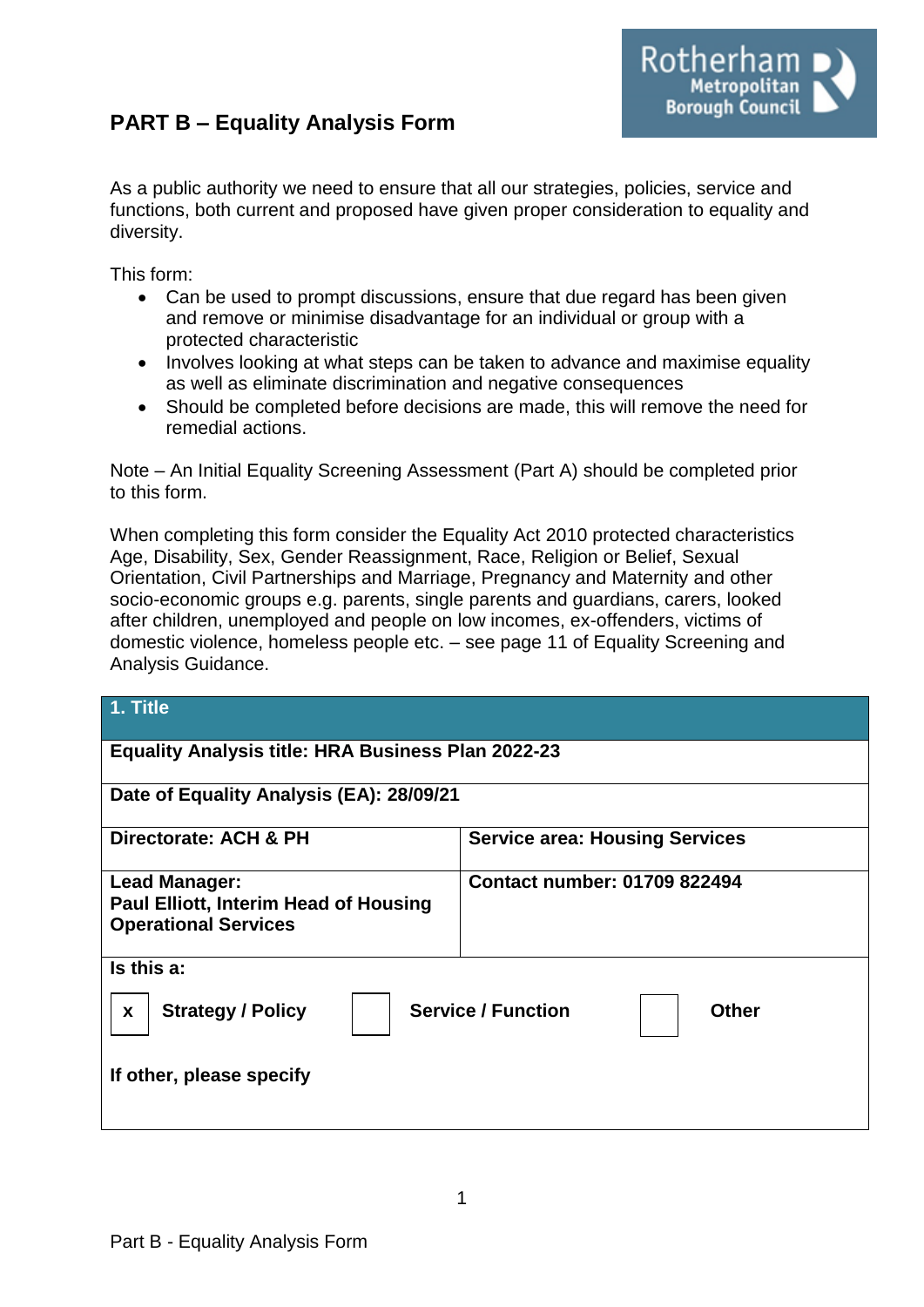| 2. Names of those involved in the Equality Analysis (Should include minimum of<br>three people) - see page 7 of Equality Screening and Analysis Guidance |                     |                                                                   |  |
|----------------------------------------------------------------------------------------------------------------------------------------------------------|---------------------|-------------------------------------------------------------------|--|
| <b>Name</b>                                                                                                                                              | <b>Organisation</b> | <b>Role</b><br>(eg service user, managers, service<br>specialist) |  |
| <b>Paul Elliott</b>                                                                                                                                      | <b>RMBC</b>         | Manager                                                           |  |
| <b>Kath Andrews</b>                                                                                                                                      | <b>RMBC</b>         | <b>Finance Manager</b>                                            |  |
| Asim Munir                                                                                                                                               | <b>RMBC</b>         | <b>Tenant Involvement Co-ordinator</b>                            |  |

## **3. What is already known? -** see page 10 of Equality Screening and Analysis Guidance

**Aim/Scope (who the Policy/Service affects and intended outcomes if known)** This may include a group/s identified by a protected characteristic, others groups or stakeholder/s e.g. service users, employees, partners, members, suppliers etc.)

The annual HRA Business Plan which sets out all proposed income and expenditure for the HRA for the next 30 years as required by HRA Self-financing.

Strategic allocation of resources within the HRA for period of 30 years.

Specifically responding to changes in government policy, macro-economic environment and gearing towards housing growth.

HRA Business Plan for 2022-23 provides information on the positioning of the HRA Business Plan as a driver of housing growth to assist in meeting the Council's housing objectives. In essence the overall approach is to make savings where it is feasible to do so these can be invested in future housing growth and to position the housing service so it is best placed to respond to future challenges that arise.

Proposals are designed to ensure:

There is a significant contribution to housing growth and support to the Council Plan.

Whilst savings are made no action is taken that will undermine the Council's longer term ability to react to changes.

Provision is made to ensure there are sufficient resources available to invest in services where there is an identified need.

The longer term viability of the HRA Business Plan is maintained.

Budgets remain flexible to react to any significant changes in property numbers currently expected or further government policy changes.

No early repayment of debt is made.

Commence delivery toward achieving net zero carbon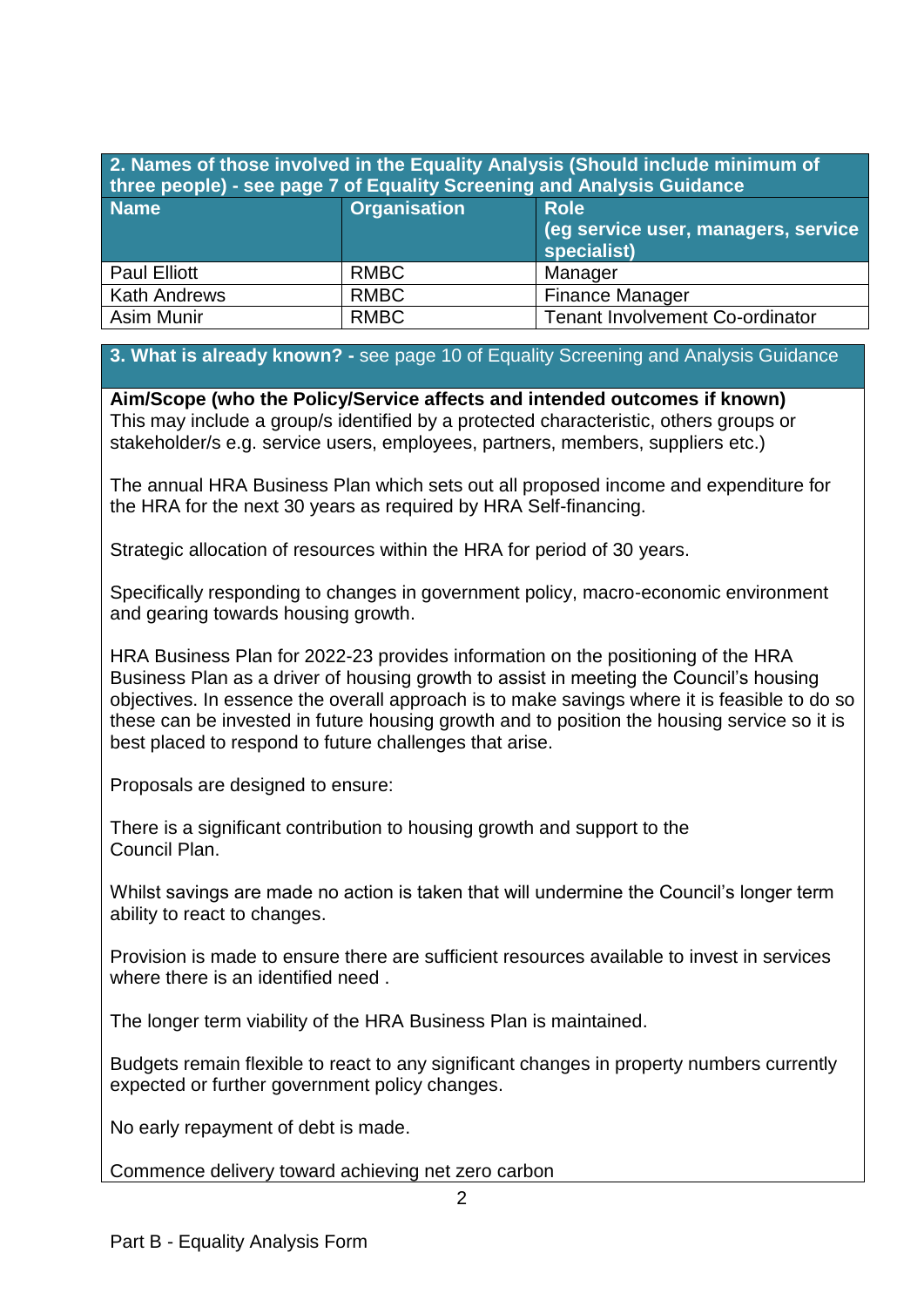**What equality information is available? (Include any engagement undertaken)** The Council currently owns circa 20,000 homes, 544 leasehold homes and 3,375 garages with a turnover from rents and other sources approaching £84m per annum.

Circa 264,000 people live in Rotherham Borough, about half living in and around the main urban area of Rotherham. The remainder live in smaller towns such as Wath, Dinnington and Maltby, and in numerous large villages and rural communities, all of which have their own distinct identities.

120,600 Rotherham residents are in employment whilst 106,000 people have workplaces in the Borough, giving a net outflow of 14,700 workers. One in five workers who live in Rotherham are employed in Sheffield and another one in five work elsewhere outside Rotherham.

45,259 children attend 117 Rotherham schools.

Rotherham has a similar age profile to the national average and in common with the national trends, the population is ageing. Central Rotherham has a younger population than average whilst the more suburban and rural areas, mainly in the south of the borough, have older age profiles.

One in four residents (25.2%) are aged 60 years or over and 22,500 people (8.5%) are aged 75 years or over. Rotherham has 56,900 children aged 0-17 (21.6% of the population).

Rotherham's Black and minority ethnic (BME) population was 8.1% in 2011 and is now estimated at around 11%. The central area of Rotherham is far more ethnically diverse than the rest of the Borough. The largest minority ethnic group is Pakistani & Kashmiri (4% of the population), followed by the Slovak & Czech Roma (1.5% of the population). Rotherham also has smaller Black African, Indian, Chinese, Irish and Arab communities, all with between 500 and 2,000 people.

The 2011 Census showed that 56,588 (22%) of Rotherham's population had a long term health problem or disability and 11.3% said their day-to-day activities were limited a lot by long term conditions (8.3% nationally). In November 2016, 30,306 Rotherham residents (11.6%) claimed Disability Living Allowance (16,680), Personal Independence Payment (6,100) or Attendance Allowance (7,516).

One in six homes is rented from the council and although house prices have risen over the years, they are about half the national average.

Rotherham Borough has 63 councillors representing 21 wards. 43% of councillors are women and 5% are BME.

There are 30 parish councils in Rotherham covering half the population.

Most neighbourhoods in Rotherham offer a good living environment and 78% of adults are satisfied with their local area as a place to live.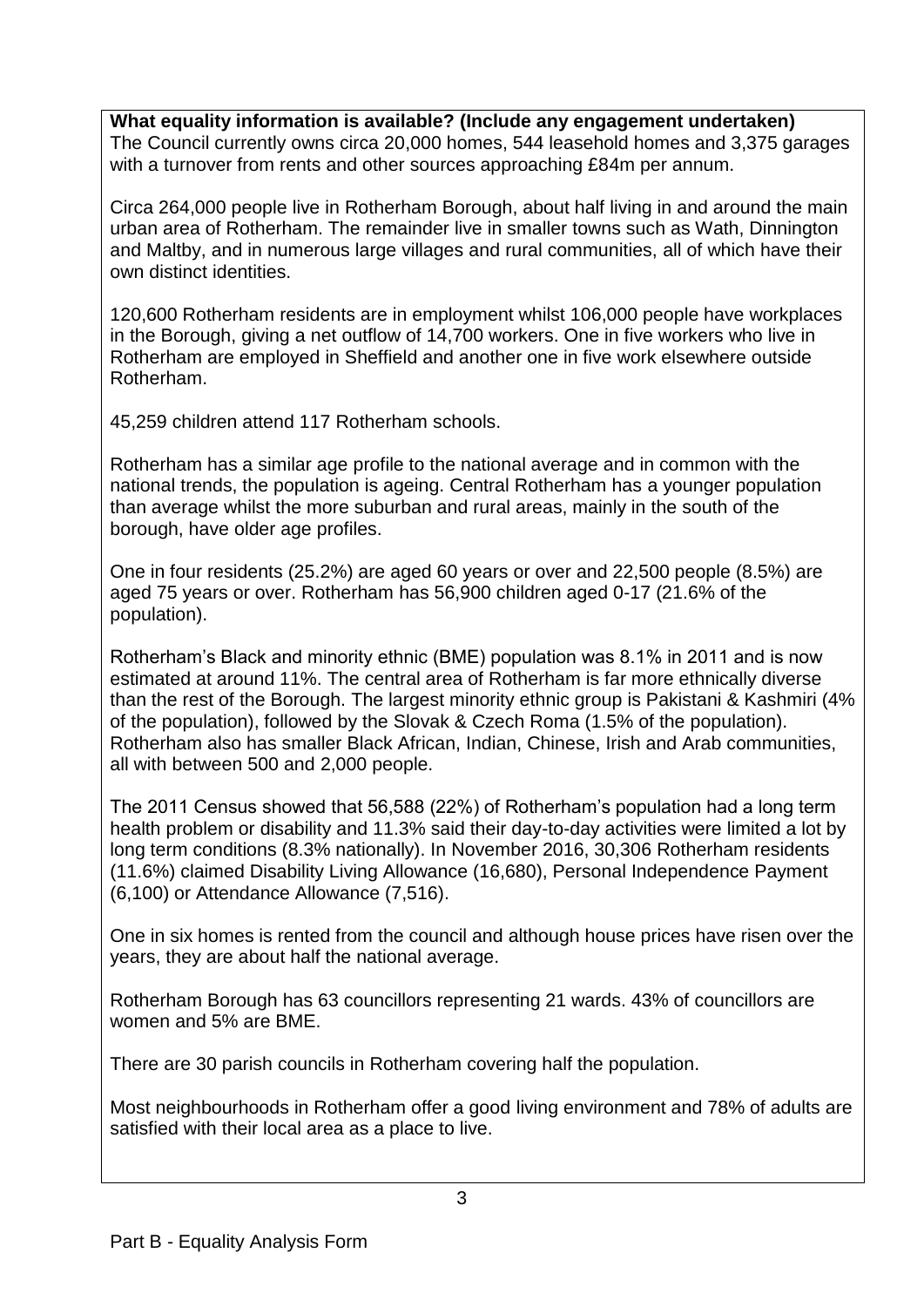Despite improvements overall, some areas of Rotherham are affected by high economic and social deprivation. Rotherham is the 52nd most deprived district in England according to the Index of Multiple Deprivation 2015, which showed 19.5% of residents living in the 10% most deprived areas nationally.

Central Rotherham forms the main area of high deprivation although there are also pockets in Maltby, Rawmarsh, Dinnington, Thurcroft, Wath, Swinton and Aston. The main forms of deprivation affecting Rotherham are low levels of qualification, poor health, high rates of disability and high worklessness, notably long term sickness.

Adult qualification levels in Rotherham are below average, including the proportion of the population with higher qualifications which reflects Rotherham's industrial legacy. However, most pupils attending Rotherham's schools have attainment slightly above the national average. Rotherham colleges provide good quality further education and the new University Centre offer higher education courses

The Housing Service undertook a survey of tenants' views in 2019, referred to as the Star (Standard Tenant Assessment Response) Survey which supports how resources are targeted and allows the Council to benchmark satisfaction with other social housing providers. The most recent survey found:

- 80% of tenants are satisfied with the overall service provided
- 80% of tenants are satisfied with the quality of their home
- 78% of tenants believe their rent provides value for money
- 48% of tenants were satisfied that their views were listened to and acted upon
- Satisfaction with grounds maintenance and estate services were varied across the borough

The HRA Business Plan responds to the above concerns by continuing to invest in Tenant Involvement Services and capacity in the housing management teams.

Members have been consulted on various aspects of the Housing Revenue Account Business Plan. Seminars and Workshops have been held on Housing Growth, Repairs and Maintenance, Universal Credit and Housing Policy updates. This has helped inform the proposed Business Plan.

# **Are there any gaps in the information that you are aware of?**

Do not collect data on gender reassignment or religion and belief at sign up.

**What monitoring arrangements have you made to monitor the impact of the policy or service on communities/groups according to their protected characteristics?**

Allocation of properties are monitored by protected characteristics. Rent arrears are monitored by age, gender, disability.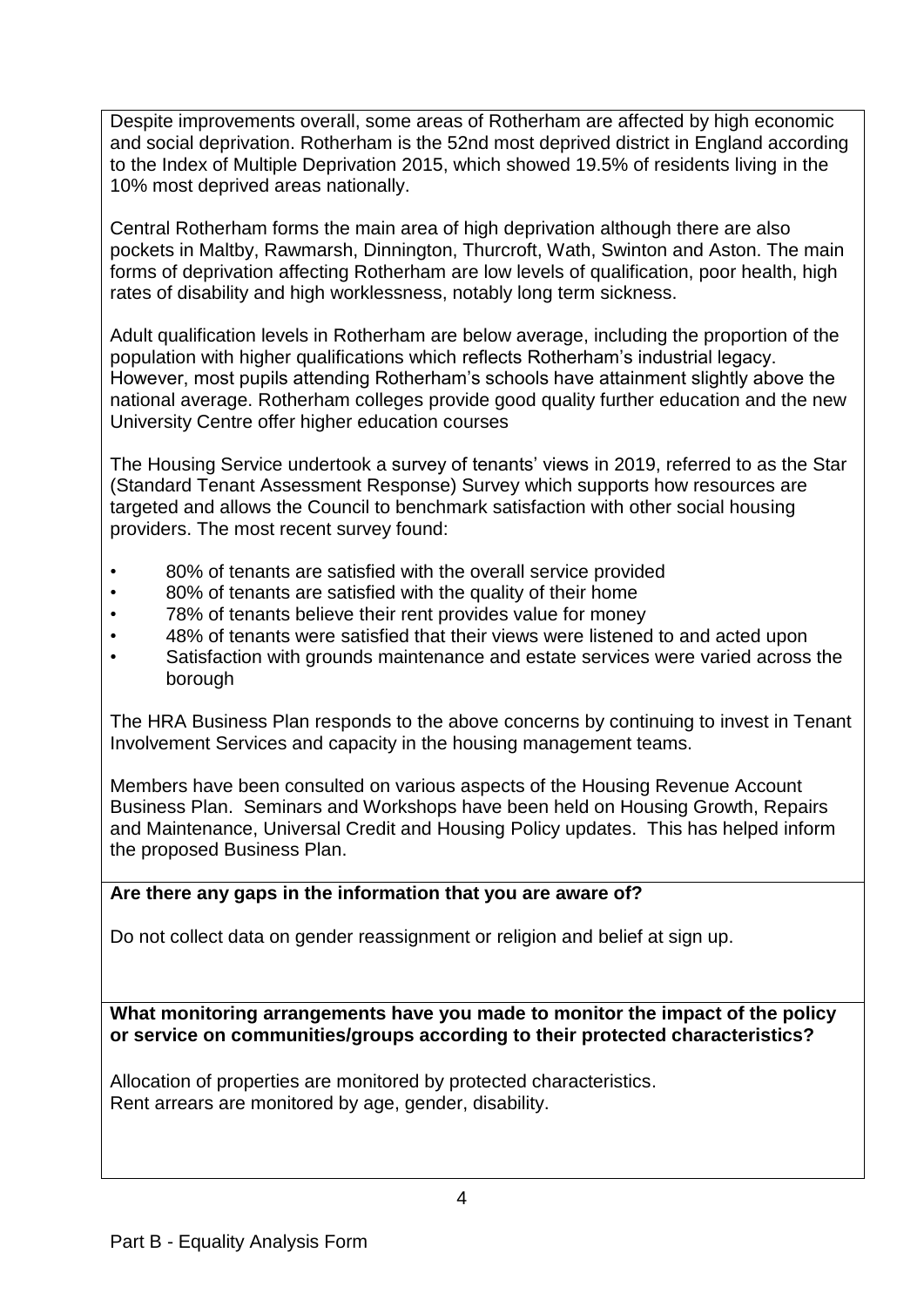| Engagement undertaken with<br>customers. (date and<br>group(s) consulted and key<br>findings)  | A meeting will take place with the Housing Involvement<br>Panel on 24 November 2021 (Housing Involvement<br>Panel) to seek support for proposals to focus on<br>housing growth so improving housing options available<br>to vulnerable groups in need of housing.                                                                                                                                                                                                     |
|------------------------------------------------------------------------------------------------|-----------------------------------------------------------------------------------------------------------------------------------------------------------------------------------------------------------------------------------------------------------------------------------------------------------------------------------------------------------------------------------------------------------------------------------------------------------------------|
| <b>Engagement undertaken with</b><br>staff (date and<br>group(s)consulted and key<br>findings) | Meeting with M3 mangers and email seeking feedback<br>into the business plan throughout August to November<br>2021.<br>The plan has been developed with support from<br>Council Officers and input from the Strategic<br>Leadership Team.<br>Councillors, staff and partners play a vital role in the<br>review of the business plan.<br>Following approval the will be effectively communicated<br>to staff and members and training will be undertaken<br>in-house. |

### **4. The Analysis - of the actual or likely effect of the Policy or Service (**Identify by protected characteristics)

**How does the Policy/Service meet the needs of different communities and groups? (**Protected characteristics of Age, Disability, Sex, Gender Reassignment, Race, Religion or Belief, Sexual Orientation, Civil Partnerships and Marriage, Pregnancy and Maternity) see glossary on page 14 of the Equality Screening and Analysis Guidance)

The HRA Business Plan responds to some of the above concerns by increasing investment in Supervision and management allowing the service to increase capacity in the housing management teams to deal with issues of ASB, financial inclusion and engaging with under-represented groups.

The Business plan maintains investment in housing stock which ensures investment in properties to install insulation, new heating systems etc. which tackle fuel poverty agenda.

The Business plan responds to the needs of communities for affordable housing through gearing funds towards building circa 1000 new properties over the next 6 years. The tenure, size and type of accommodation (including Disabled person units) has been informed by the Strategic Housing Market assessment.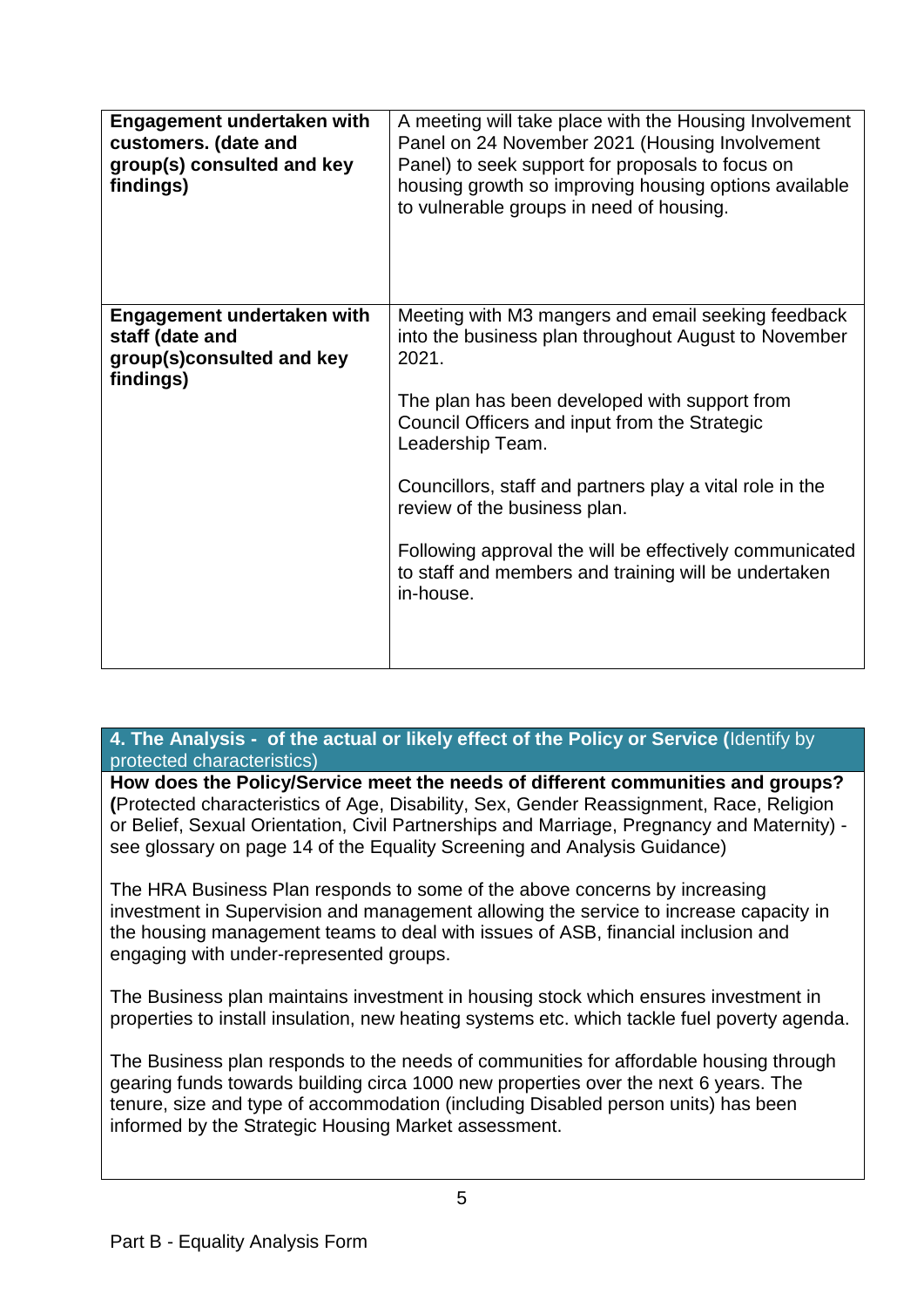### **Does your Policy/Service present any problems or barriers to communities or Groups?**

The proposed rent increase of 4.1% may affect low income groups in or out of work as both pay and benefits have increased at or below CPI inflation. This is most likely to be the disabled.

### **Does the Service/Policy provide any positive impact/s including improvements or remove barriers?**

Vulnerable people are offered and provided with tenancy support which is tailored to individual needs to help them sustain their tenancy and live in the community. Support available in Rotherham includes:

- RMBC Tenancy Support Service provides practical support on all tenancy related issues including debt and budgeting. The team have access to funds to support people in crisis i.e. no gas/electric. Tenants must be actively working with the team to receive financial benefit
- Age UK Age Related Benefit Advisory Service provide support and guidance to residents age 65 and over to claim all age related benefits to maximise income. They all provide holistic support in other areas of concern i.e. fuel poverty/home insulation etc
- RMBC DHP Fund- residents with rent arrears can apply to the RMBC Discretionary Housing Payment Fund for assistance to clear or reduce their debt subject to criteria
- ESF/RMBC Pathways and Inspire Employment Projects provide support and assistance to people looking to access training and employment in order to better their financial situation. The team also have access to funding to help people in crisis i.e. no food/heating. Participants must be actively working with the team to receive financial benefit
- RMBC Household Support Fund still in development it is believed the fund will be used to support vulnerable people through the provision of food vouchers, help with energy costs and financial support to buy essential items such as cookers/fridge freezers etc.
- RMBC Advocacy and Appeals Team providing people with practical support to maximise their income by claiming any benefits they are entitled too. The Team can assist with application and also with mandatory reconsideration and appeals/tribunals.
- Foodbanks provided through Liberty Church, the Trussell Trust and Rotherham Foodbank. Vulnerable tenants can be supported through the provision of free food parcels in times of crisis. Referrals have historically been made through the RMBC Community Hub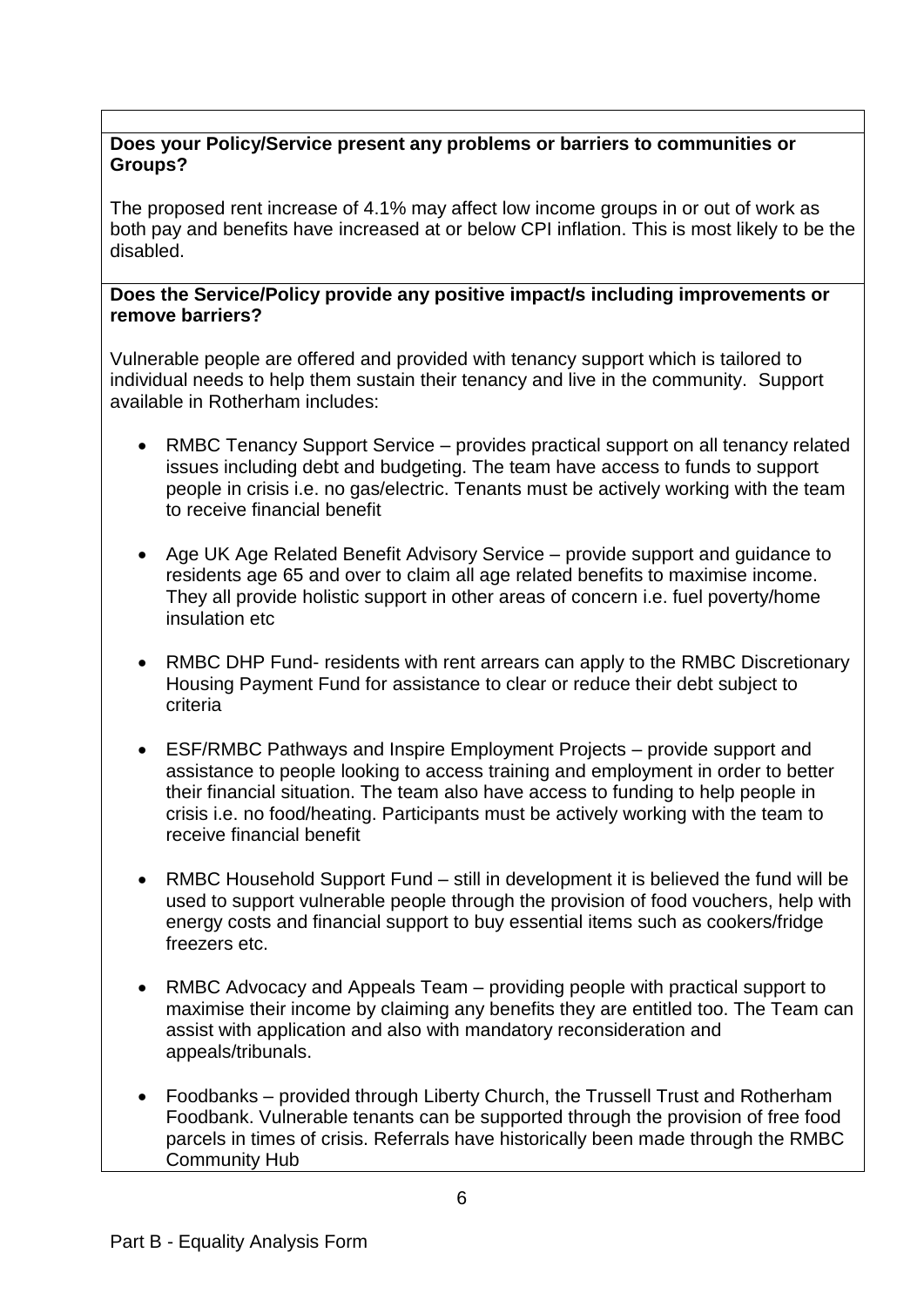- Social Supermarket Rotherham Minster and VAR supporting residents through the provision of a social supermarket that allows members to pay £3 a week for a maximum of 3 months to allow them to shop in their store. This service transitions people from foodbank dependency and promotes empowerment through teaching budgeting skills
- Rotherfed 'Making your money go further' project This project works with communities to deliver bespoke advice on how tenants and residents can save money and survive on a limited income.
- Citizens Advice Rotherham providing advice and guidance to all residents on money management and debt solutions enabling clients to resolve the cycle of debt. They also provide support to residents with energy issues through seasonal funded projects such as energy best deal. Historically they have been able to support vulnerable residents through the provision of fuel vouchers. This year's energy campaign is yet to be announced however the **Winter Energy Fund** will provide up to £10 million which will be distributed through eligible charities this winter. It is dedicated to pre-payment meter customers who are at risk of selfdisconnection.

The increase in funding for new build housing will assist vulnerable groups on the housing register as it will increase the supply of new council housing so reducing the use of temporary accommodation for such groups when they are homeless. It will also increase the number of Disable person units so meeting the needs of disabled tenants.

**What affect will the Policy/Service have on community relations?** (may also need to consider activity which may be perceived as benefiting one group at the expense of another)

It is not envisaged that the HRA Business Plan will negatively impact on community relations.

The Council will closely monitor the viability of the HRA Business Plan; by building a HRA Business Plan monitoring report to monitor key variables such as:

- Number of homes
- Rental income
- Rent arrears and bad debts
- Voids and void rent loss
- Debt levels and repayment
- Reserve levels, and
- Maintenance backlog

Please list any **actions and targets** that need to be taken as a consequence of this assessment on the action plan below and ensure that they are added into your service plan for monitoring purposes – see page 12 of the Equality Screening and Analysis Guidance.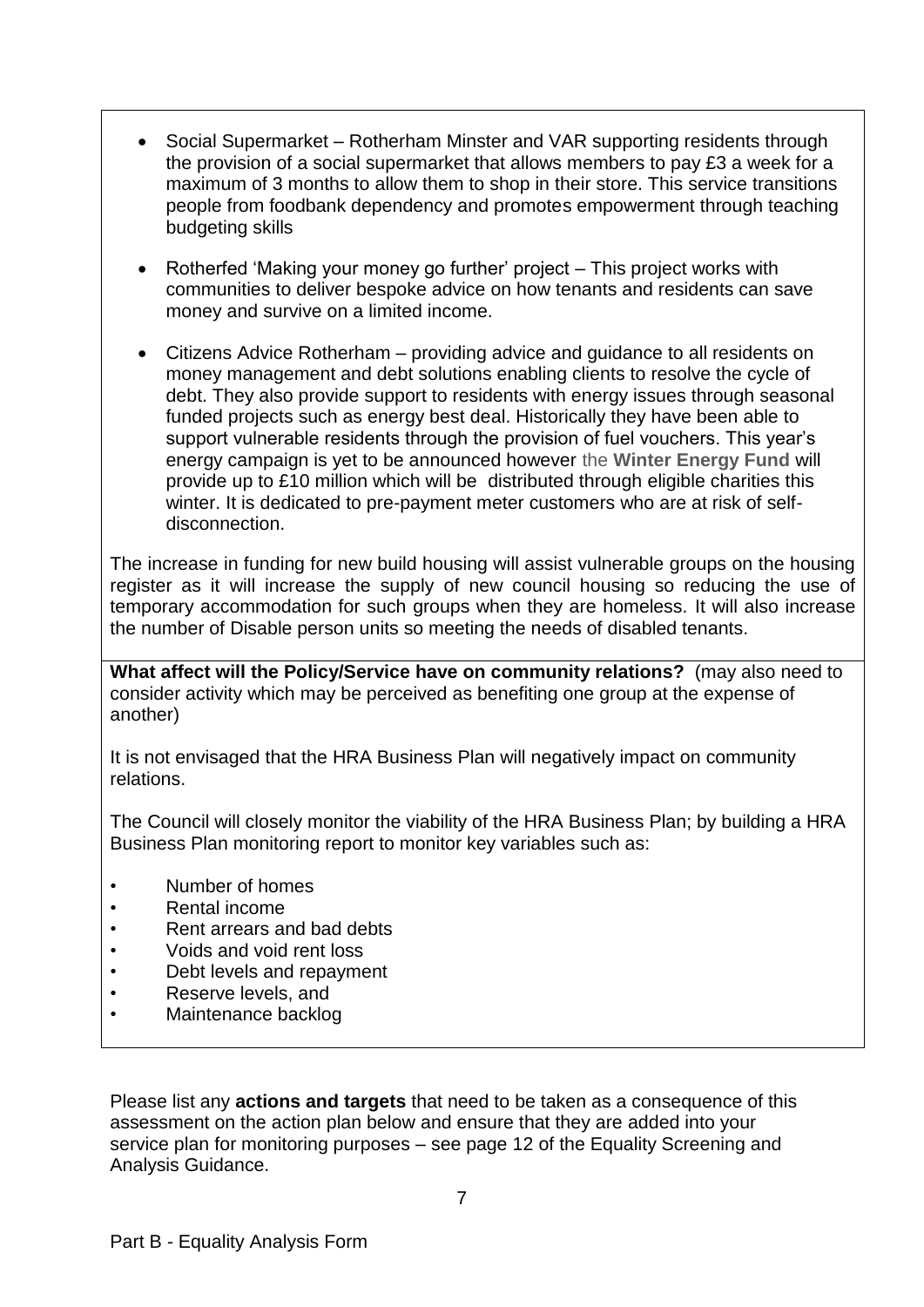# **5. Summary of findings and Equality Analysis Action Plan**

If the analysis is done at the right time, i.e. early before decisions are made, changes should be built in before the policy or change is signed off. This will remove the need for remedial actions. Where this is achieved, the only action required will be to monitor the impact of the policy/service/change on communities or groups according to their protected characteristic - See page 11 of the Equality Screening and Analysis guidance

### **Title of analysis: HRA Business Plan 2022-23**

**Directorate and service area: ACH & PH – Housing Services**

**Lead Manager: Paul Elliott, Interim Head of Housing Operational Services**

### **Summary of findings:**

The HRA Business Plan responds to some of the above concerns by increasing investment in Supervision and management allowing the service to increase capacity in the housing management teams to deal with issues of ASB, financial inclusion and engaging with under-represented groups.

The Business plan maintains investment in housing stock which ensures investment in properties to install insulation, new heating systems etc. which tackle fuel poverty agenda.

The Business plan responds to the needs of communities for affordable housing through gearing funds towards building circa 1000 new properties over the next 6 years. The tenure, size and type of accommodation (including Disabled person units) has been informed by the Strategic Housing Market assessment.

The proposes rent increase of 4.1% may affect low income groups in or out of work as both pay and benefits have increased at or below CPI inflation. This is most likely to be the disabled.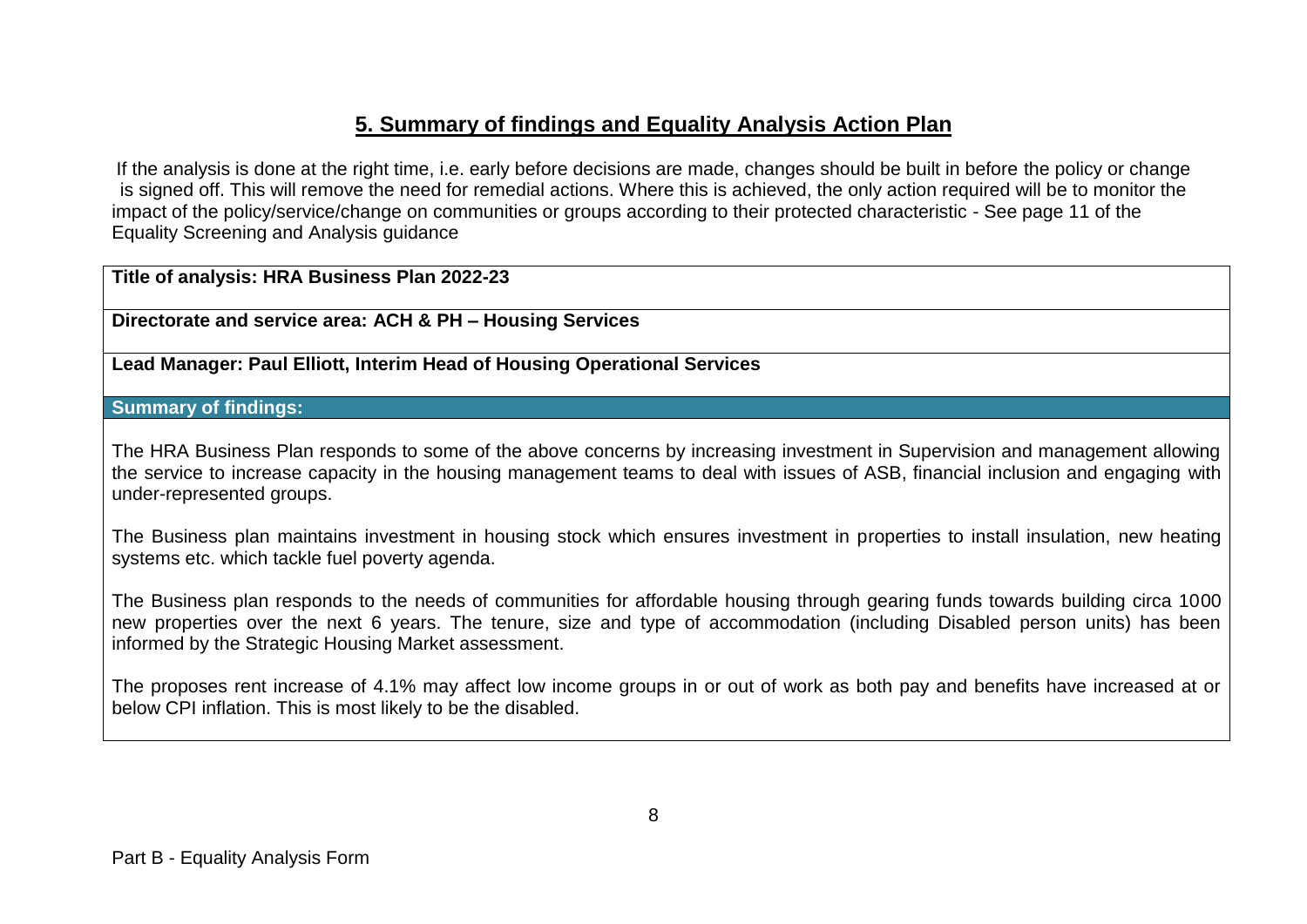| <b>Action/Target</b>                                                                                                           | <b>State Protected</b><br><b>Characteristics as</b><br>listed below | <b>Target date (MM/YY)</b> |
|--------------------------------------------------------------------------------------------------------------------------------|---------------------------------------------------------------------|----------------------------|
| Monitor the demographics of tenants in rent arrears on a bi-annual basis                                                       | A, D, S, GR, RE, SO, RoB                                            | 30.06.22                   |
| Monitor the impact of the build houses by analysis the number of lettings<br>according to the tenants protected characteristic | A, D, S, GR, RE, SO, RoB                                            | 31.03.23                   |
| Collect protected characteristics at tenancy sign up                                                                           | A, D, S, GR, RE, SO, RoB                                            | 30.06.22                   |

### **\*A = Age, D= Disability, S = Sex, GR Gender Reassignment, RE= Race/ Ethnicity, RoB= Religion or Belief, SO= Sexual Orientation, PM= Pregnancy/Maternity, CPM = Civil Partnership or Marriage. C= Carers, O= other groups**

| 6. Governance, ownership and approval                                                                                             |                                       |             |  |  |
|-----------------------------------------------------------------------------------------------------------------------------------|---------------------------------------|-------------|--|--|
| Please state those that have approved the Equality Analysis. Approval should be obtained by the Director and approval sought from |                                       |             |  |  |
| DLT and the relevant Cabinet Member.                                                                                              |                                       |             |  |  |
| <b>Name</b>                                                                                                                       | <b>Job title</b>                      | <b>Date</b> |  |  |
| Paul Walsh                                                                                                                        | Interim Assistant Director of Housing | 25/11/2021  |  |  |
|                                                                                                                                   |                                       |             |  |  |
|                                                                                                                                   |                                       |             |  |  |
|                                                                                                                                   |                                       |             |  |  |

# **7. Publishing**

The Equality Analysis will act as evidence that due regard to equality and diversity has been given.

If this Equality Analysis relates to a **Cabinet, key delegated officer decision, Council, other committee or a significant operational decision** a copy of the completed document should be attached as an appendix and published alongside the relevant report.

A copy should also be sent to [equality@rotherham.gov.uk](mailto:equality@rotherham.gov.uk) For record keeping purposes it will be kept on file and also published on the